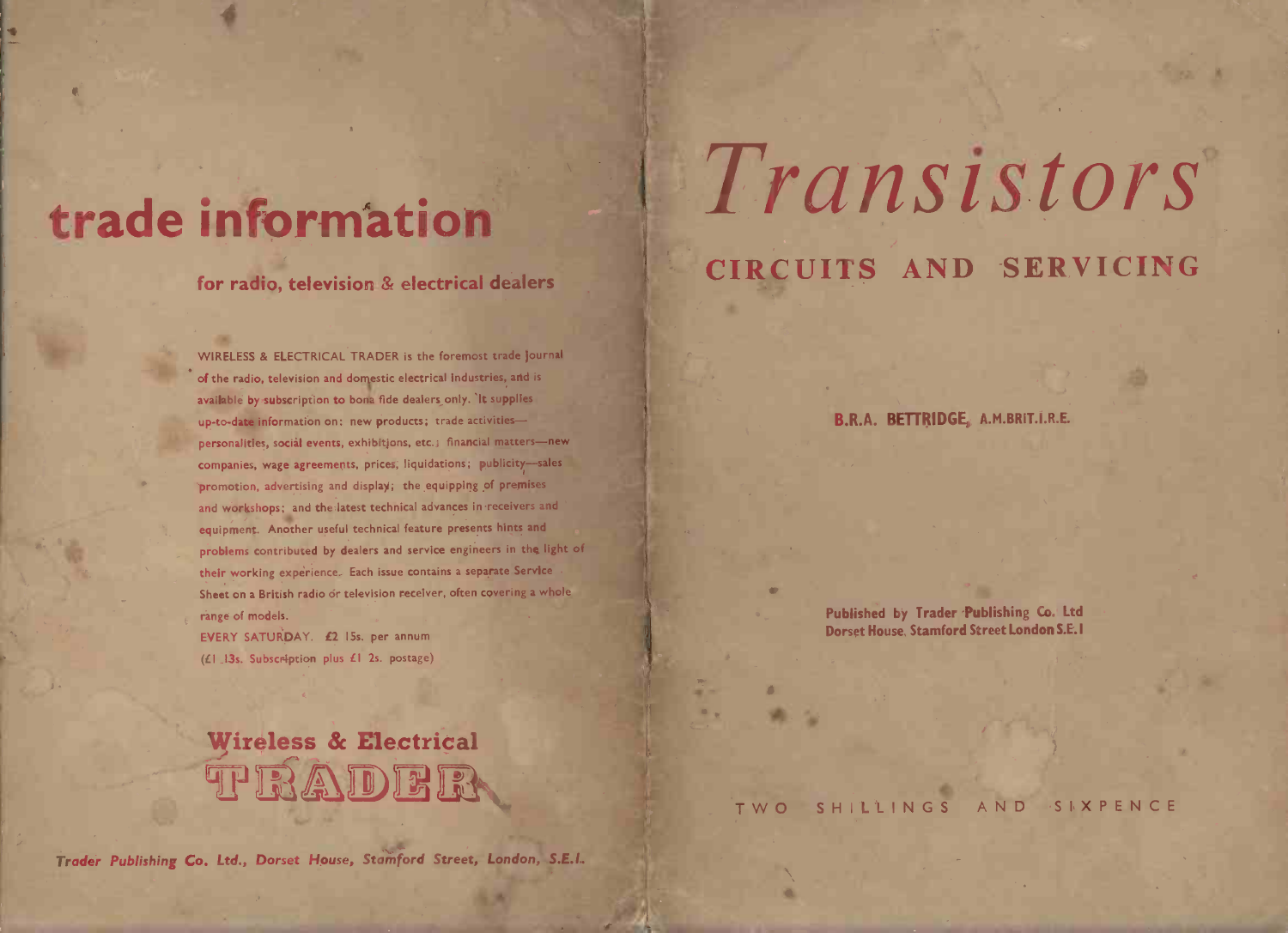# Transistors **Tansistor**<br>Circuits and Servicing

# Circuits and Servicing<br>INTRODUCTION

**INTROI**<br>
THE transistor has now passed from the<br>
stage of being a scientific curiosity to<br>
being a component found in an increasing<br>
number of pieces of apparatus likely to<br>
come into the hands of service engineers.<br>
If o

a greater sale of the first six more than it is a greater sale of the first six moment of pieces of apparatus likely to come into the hands of service engineers.<br>If one can judge from the trend of events in the U.S.A., whe number of pieces of apparatus likely to<br>come into the hands of service engineers.<br>If one can judge from the trend of events<br>in the U.S.A., where published figures show<br>greater sale of transitors in the first six<br>months of

information, although of great interest, is<br>information, although of great interest, is<br>by no means essential, or even helpful,<br>to a service engineer confronted with the<br>therefore placed on the behaviour of these<br>devices i task of dealing with a piece of equipment<br>employing transistors. The emphasis is<br>therefore placed on the behaviour of these<br>devices in circuits and on the detailed<br>examination and explanation of typical cir-<br>cuits. Point-c

The booklet begins with general information about the devices themselves, the terms and symbols used in connectionic with that is helpful, their behaviour is compared and contrasted with that of thermionic valves and it wi

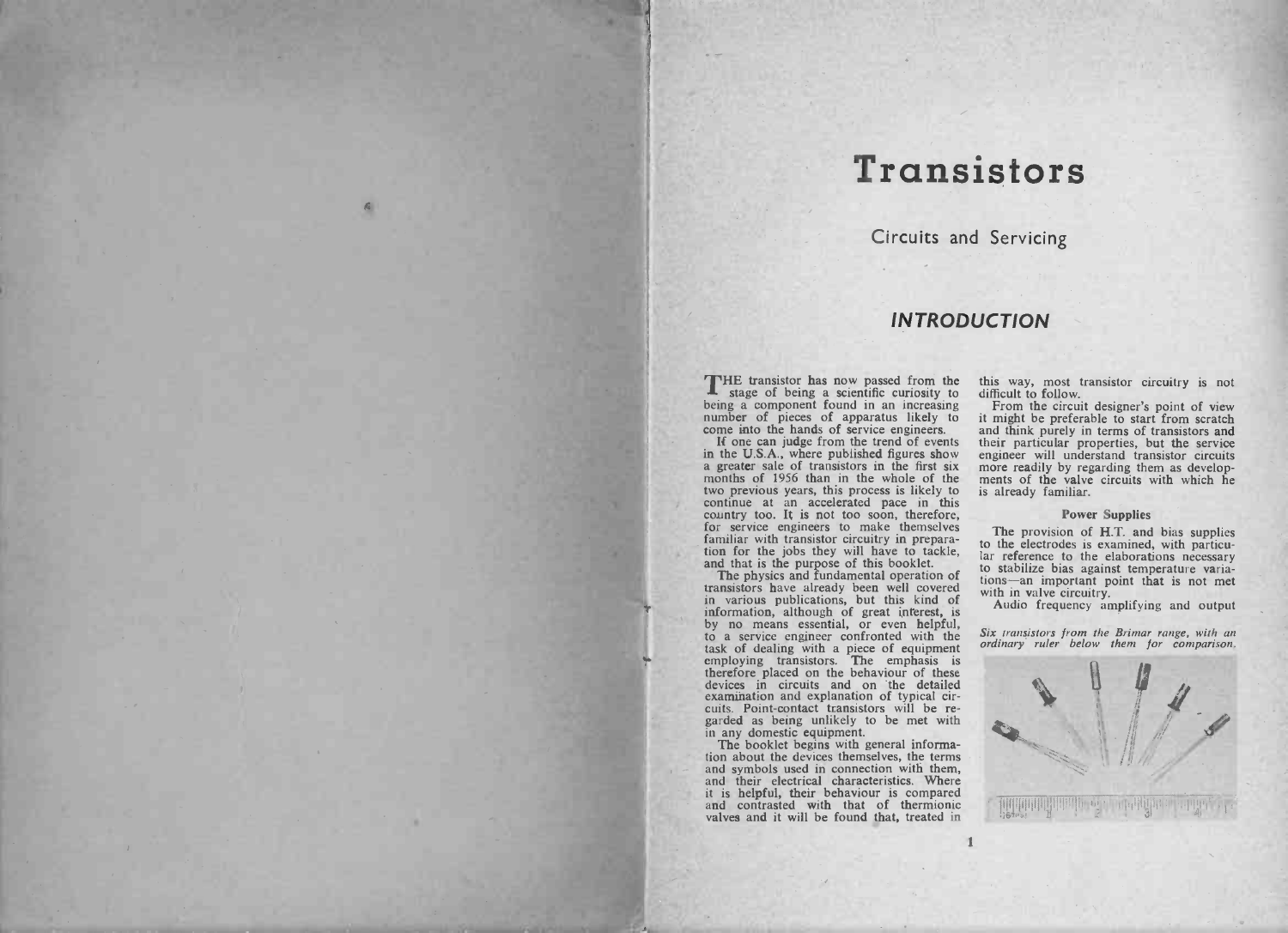stages are dealt with individually and illus-<br>trated by reference to a typical gramophone stages are dealt with individually and illustrated by reference to a typical gramophone amplifier circuit. This information will, of course, apply equally to the A.F. end of radio receivers.

amplifier circuit. This information will, of course, apply equally to the A.F. end of radio sets is then described, starting with I.F. amplifiers, continuing with detectors, and leading on to methods of achieving automatic is then described, starting with I.F. amplifiers, continuing with detectors, and leading on to methods of achieving automatic gain control. Finally, frequency changing stages of various kinds are also discussed.

Since "hybrid" sets using both valves and transistors are likely to be fairly common for some time to come owing transistors, it is is necessary also to describe transistors, it is is for some time to come owing to frequency limitations of existing transistors, it is necessary also to describe transistor D.C. convertors, which enable H.T. for the thermionic valve stages to be obtained from the ments and mionic valve stages to be obtained from the<br>low-voltage supply used for the valve fila-<br>ments and transistor H.T.<br>Fault Tracing

Now-voltage supply used for the valve filaments and transistor H.T.<br>Fault Tracing<br>With the circuit aspect thoroughly<br>covered, the booklet is completed by giv-<br>ing information about signal tracing, fault Finding, precautions to be taken against developed all the booklet is completed by giving information about signal tracing, fault damage when making measurements and simple methods of testing transistors. By putting the fa

finding, precautions to be taken against<br>damage when making measurements and<br>simple methods of testing transistors.<br>By putting the facts clearly and simply,<br>this little booklet will enable any service<br>engineer at present c ing an interest in this subject have been<br>dismayed and discouraged by the almost<br>exclusively theoretical approach of much<br>of the existing literature. Prospective readers<br>may rest assured that the approach in this<br>booklet w background throughout, the author having<br>personally built radio sets and amplifiers<br>using circuits of the types to be described<br>and analysed.<br>There is one point about transistor cir-<br>cuits which is of such importance that

using circuits of the types to be described<br>and analysed.<br>There is one point about transistor cir-<br>cuits which is of such importance that it is<br>worth while to mention it in advance of<br>the context of future articles to driv There is one point about transistor circuits which is of such importance that it is worth while to mention it in advance of the context of future articles to drive it home. This is that the transistor is a current-operated

home. This is that the transistor is a<br>current-operated device, and thinking in<br>terms of a signal voltage at the control<br>electrode, as in the case of the thermionic<br>valve, will only mislead.<br>From the start, therefore, the



<sup>A</sup> single ex- A single ex-<br>ample of the<br>Ediswan Mazda *A* single ex-<br>ample of the<br>Ediswan Mazda<br>range of tran-<br>sistors, which in-<br>clude R.F. and ors, which<br>de **R.F**.<br>A.F. type<mark>s</mark>.

Below is a selection of Mullard semi-conductors. *A.F. types.*<br>
Below is a selection of Mullard semi-conductors,<br>
including diodes, transistors, and a photo-<br>
transistor, compared with ordinary matches.



### THE NATURE OF THE TRANSISTOR

I

**ALTHOUGH** point-contact transistors are<br>
unlikely to have any practical applica-<br>
tion in domestic equipment, the junction<br>
transistor which is now beginning to be<br>
widely used derives from the point-contact<br>
transistor, ition in domestic equipment, the junction<br>transistor which is now beginning to be<br>widely used derives from the point-contact<br>transistor, and consequently a brief descrip-<br>tion of its nature and the manner in which<br>it funct tion of its nature and the manner in whit<br>it functions will be found useful as a lead<br>to a treatment of the junction transistor. to a treatment of the junction transistor.<br>Physical and Electrical Properties widely used derives from the point-contact<br>transistor, and consequently a brief descrip-<br>tion of its nature and the manner in which<br>it functions will be found useful as a lead-in<br>to a treatment of the junction transistor.<br>

The point-contact transistor may be re-**Crystal and Electrical Properties**<br>The point-contact transistor may be re-<br>garded as an elaboration of the germanium<br>germanium with a pointed, springy wire (a<br>"cat's whisker") in contact with its surface.<br>This combination garded as an elaboration of the germanium<br>crystal diode which consists of a piece of<br>germanium with a pointed, springy wire (a<br>"cat's whisker") in contact with its surface.<br>This combination acts as a rectifier, its elec-<br>t

This combination acts as a rectifier, its electrical resistance being low in one direction<br>and high in the other.<br>With the whisker made positive, current<br>flows easily from it to the germanium, but<br>when it is made negative It a second whisker is placed on the surface<br>of the germanium within a few thousandths<br>of an inch of the first to form a second<br>rectifying contact, it is found that current<br>in one rectifier can affect the characteristics<br>o rectifying contact, it is found that current<br>in one rectifier can affect the characteristics<br>of the other.

The nature of the effect is that forward<br>current in one rectifier (that is with the<br>whisker positive) reduces the high resistance<br>which the other whisker would normally<br>exhibit when made negative. Thus, current<br>in one circ tutes the point -contact transistor.

The symbol used for the point -contact transistor is given in Fig. 1(a) and it will be seen to follow naturally from the struc-

ture of the device. The piece of germanium, which is called the base, is represented by the shoring and the base is an term of the form and carrow-head and is called the emitter, whilst the other, which passs forward curre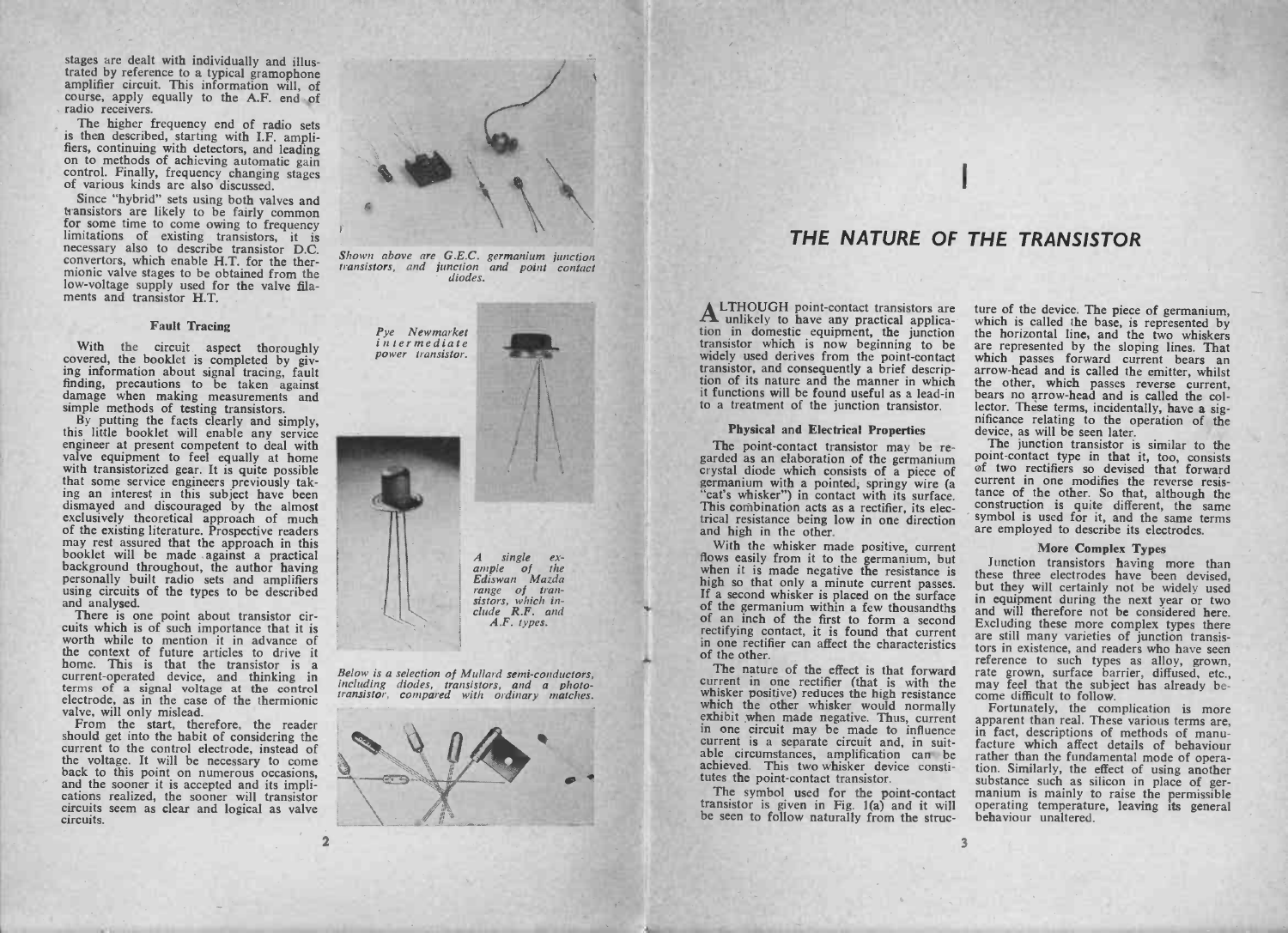So that, from the point of view of examining their operation in circuits, there is no need to deal with many types So that, from the point of view of<br>examining their operation in circuits, there<br>s no need to deal with many types<br>eeparately; a single typical case will suffice<br>to illustrate them all, and for this purpose separately; a single typical case will suffice<br>to illustrate them all, and for this purpose<br>a p-n-p germanium alloy type transistor will<br>be chosen. a p-n-p germanium alloy type transistor will<br>be chosen.<br>The Junction Transistor

Before dealing with the electrical charac-<br>teristics of junction transistors it is desir-<br>able to have a little background knowledge<br>of their basic structure. To understand able to have a little background knowledge<br>of their basic structure. To understand<br>that it is necessary to know what is meant<br>by n-type and p-type semi-conductor Before dealing with the electrical characteristics of junction transistors it is desir-<br>able to have a little background knowledge<br>of their basic structure. To understand<br>that it is necessary to know what is meant<br>por n-ty able to have a little background knowledge<br>of their basic structure. To understand<br>that it is necessary to know what is meant<br>material, and the case of germanium will<br>serve to illustrate the matter.<br>The metal germanium in

serve to illustrate the matter.<br>The metal germanium in a state of absolute purity is virtually a non-conductor,<br>but the admixture of a minute proportion<br>of other elements confers a limited conduc-<br>tance, and the material t absolute purity is virtually a non-conductor,<br>absolute purity is virtually a non-conductor,<br>but the admixture of a minute proportion<br>of other elements confers a limited conductor.<br>conductor, Conduction can take place<br>in tw

are made available to carry current, and<br>the material is described as n-type, the<br>"n" signifying the negative polarity of the<br>current carriers. The addition of indium or<br>gallium leads to the production of current<br>carriers

gallium leads to the production of current<br>carriers whose polarity is positive, and the<br>material is known as p-type.<br>The carriers are in fact positive "holes",<br>but their precise nature need not be dis-<br>cussed here since, f but their precise nature need not be discussed here since, for our purposes, we may quite conveniently treat them as if they were electrons having a positive instead of a sandwich  $\Delta p$ -n-p transistor consists of a sandwic

quite conveniently treat them as if they<br>were electrons having a positive instead of a<br>head of n-type material between two regions of<br>p-type material. This is made in the case<br>of the germanium alloy- type germanium and all p-type material. This is made in the case<br>of the germanium alloy type by taking a<br>thin wafer of n-type germanium and alloy-<br>ing indium into it from either side, so that<br>separated by a narrow zone of the unaltered<br>n-type m

**rigontact**) **transistor**<br> **Fig** 1.—The standard symbol for a transistor<br>
in a circuit diagram: (a) the n-p-n transistor.<br> **Conventional current flow, not electron flow.**<br> *of conventional current flow, not electron flow.* 





components, but those in which the wires<br>are brought out in line can alternatively be<br>fitted into holders.<br>When dealing with electrical behaviour,<br>there are sufficient points of similarity to<br>the meaning with electrical b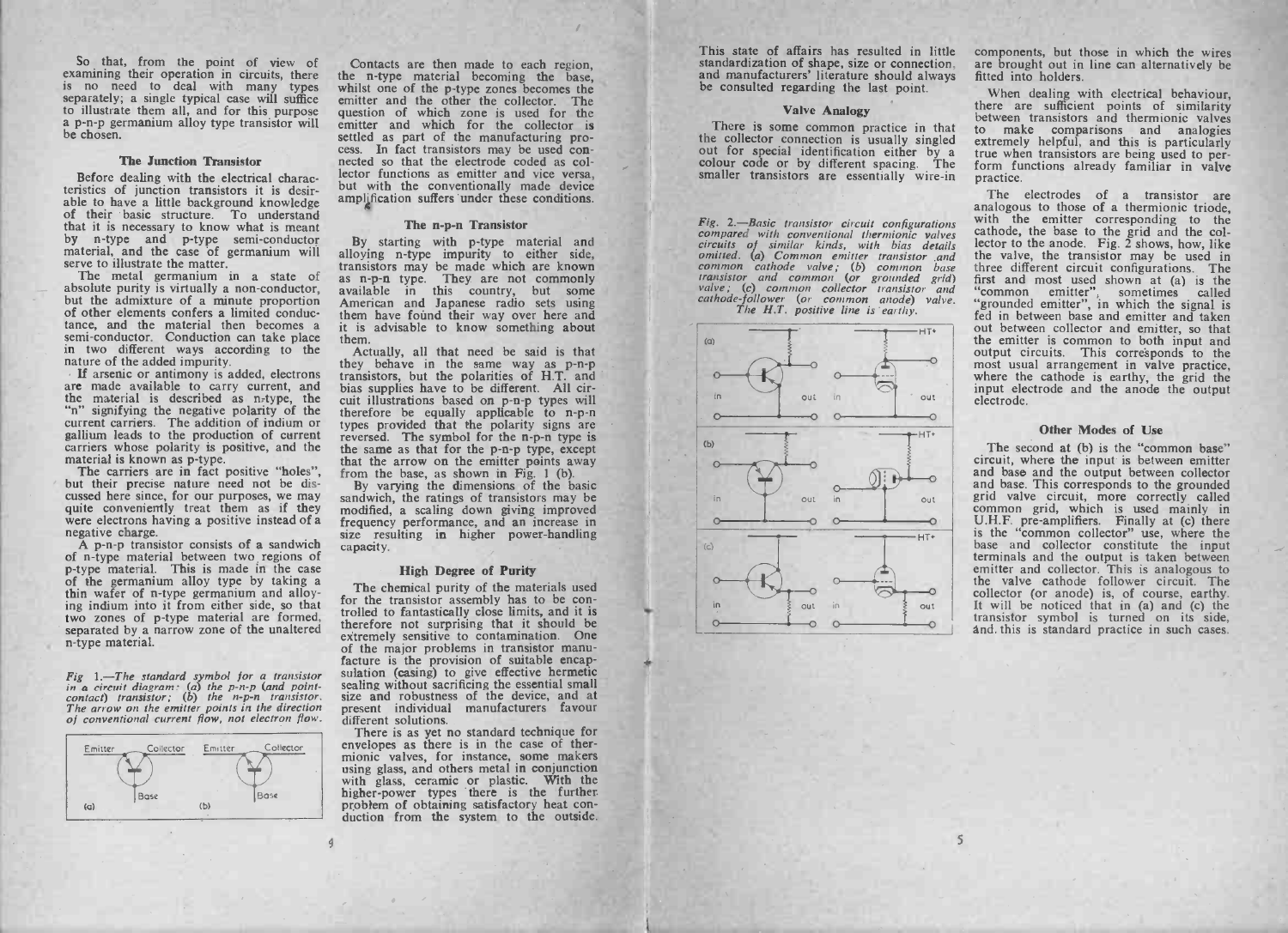$\frac{1}{2}$ 

### COMMON (OR EARTHED) BASE OPERATIONS

**COMMON (OR EARTH**<br>
IN explaining the operation of the<br>
Intermionic valve the common cathode **IN explaining the operation of the thermionic valve the common cathode arrangement is always taken, and the less frequently used configurations follow easily from this. In the case of the transistor,** IN explaining the operation of the<br>arrangement is always taken, and the less<br>frequently used configurations follow easily<br>from this. In the case of the transistor,<br>the common emitter mode, though normally<br>used, is not the used, is not the best starting point and the<br>most straightforward appreciation of the<br>relationship of currents in the various elec-<br>trodes arises from first looking at the<br>common base circuit.<br>**Earthed Base Operation** 

A consideration of the currents flowing under various conditions in the set-up shown in Fig. 3 will illustrate the most important facts about the common base operation of transistors. The circuit, which **Earthed Base Operation**<br>onder various conditions in the set-up<br>shown in Fig. 3 will illustrate the most<br>important facts about the common base<br>operation of transistors. The circuit, which<br>is easily made up by any reader in peration of transistors. The circuit, which<br>is easily made up by any reader interested<br>in trying out matters for himself, consists<br>of a general-purpose p-n-p transistor such<br>bata a type GET3 connected via suitable<br>meters t in trying out matters for himself, consists<br>of a general-purpose p-n-p transistor such<br>as a type GET3 connected via suitable<br>meters to tapped batteries supplying<br>current to the emitter and collector is of negative polarity

as a type GET3 connected via suitable<br>meters to tapped batteries supplying<br>current to the emitter and collector.<br>It will be noted that the supply to the<br>collector is of negative polarity, as opposed<br>to the positive supply It will be inceduated the supply to the<br>corresponding electrode, that is the anode,<br>corresponding electrode, that is the anode,<br>of a thermionic valve. This means, of<br>course, that one can no longer take for of a thermionic valve. This means, of course, that one can no longer take for granted that the H.T. line in a radio set is on trigancy positive supply required by the corresponding electrode, that is the anode, of a thermionic valve. This means, of course, that one can no longer take for granted that the H.T. line in a radio set is transist p ranted that the H.T. line in a radio set<br>is positive. If the set is transistorized,<br>H.T. polarity will depend on the type of<br>types and negative with the more common<br>p-n-p types. This question of polarity<br>must always be k types and negative with the more common<br>p-n-p types. This question of polarity<br>must always be kept in mind since in<br>certain cases damage to both transistor and<br>measuring instrument may result from<br>reversal.<br>The first measu ertain cases damage to both transistor and<br>measuring instrument may result from<br>reversal.<br>The first measurements are taken with<br>the emitter circuit left open and with the<br>meter in the collector circuit set to a 0-50

microampere ( $0-50\mu$ A) range. When the collector circuit is closed by connecting to

6 the -1.5V tap a current of about 4pA flows which increases to a minor degree only, perhaps to 511A, when the voltage is increased to - 6V. Under these conditions the collector -base junction is behaving as a rectifier connected in its reverse direction so that the current consists of the inevit- able leakage current of such a device. This collector current, in the absence of any emitter current, is called Ieo, and although so small it ii- of considerable importance in circuits to be described later. Its value is highly dependent on the tem- perature of the transistor, and it approxi- mately doubles itself for every 10 deg C rise, so that a value of 5ILA measured at a normal room temperature of 20 deg C would rise to about 40/1A at 50 deg C. It should be remembered that such a rise in temperature might be brought about by dissipation in the device itself, quite apart from any increase in the surrounding (ambient) temperature. Dangerous Voltages No damage can result to the transistor under the conditions just described for the measurement of Ieo, but it is convenient at /this stage to mention two departures from them which can cause trouble. The first is the application of a voltage of the correct polarity but beyond the makers' rating. This causes a sharp rise in leo, and the consequent heat produced leads to a further increase in leo, which in its turn causes more heat with still higher Too, so that "run -away" conditions are set up and the device is destroyed by the heating effect of the excessive current. With sufficiently high voltage there is immediate breakdown of the junction without the intervention of thermal run -away. The second danger is the application of a voltage of incorrect polarity. In this case the collector -base junction behaves as a rectifier with forward voltage applied so that its resistance is very low and, in the absence of any limiting resistance, current high enough to destroy both transistor and meter flows in the circuit. Current -limiting Resistance For the next measurements, the range of the collector meter must be increased to 0-5 milliamps (0-5mA) with the collector voltage Ve still remaining at -6V. The emitter circuit is first completed by plug- <sup>g</sup>ing into the + 1.5V tap. The presence of the 1,50012 resistor is necessary since the emitter -base junction is also a rectifier and + 1.5V applied directly between emitter and base would cause excessive current to pass. In this part of the circuit a reversal of polarity would do no harm, correct polarity with no limiting resistance being the dangerous condition. The current in the emitter circuit Ie will not differ measurably from lmA, which is the value to be expected from 1.5V across 1,5001, showing that the emitter -base contribution to the total resistance is negligible. In fact, for this type of tran- sistor it is in the neighbourhood of 2551. With this L of lmA it is found that the collector current Ic is also ImA, or very close indeed to it. A very accurate measurement would show it to be 985µA, consisting of the initial 5µA, due to Ico <sup>p</sup>lus a further 980µA brought about by the passage of emitter current. Leaving the emitter circuit unchanged, and changing the collector voltage back to 1.5V, would cause negligible change in collector current, showing that the impedance of this circuit is very high. Refined methods of measure- ment show that a typical value is in excess of 1 megohm. A change in the tap to the emitter battery to + 3V causes 2mA to flow in the emitter circuit, and the collector current increases by a further 980pA to nearly 2mA. Each further increase of 1 mA in the emitter circuit brought about by moving the tap another 1.5V in the positive direction results in an increase of nearly lmA (actually 0.98mA) in the collector circuit.Current Gain The ratio of the corresponding current change in the collector to a change of current in the emitter is therefore 0.98, and although this is a little less than unity it is called the current, gain of the tran- sistor and is designated by the Greek letter alpha (s). We are more concerned here with the use that can be made of this behaviour than the reason for it, so it will.7 sunffice to say that the increase in collector current is due to collection by the nega- tively polarized collector of most of thepositive holes injected into the base region by the passage of emitter current. If it could collect all of them the current gain alpha would be unity. How it Amplifies It is not obvious at first sight how a device, which has already been described as current operated, should be able to amplify if the current change in the output circuit is slightly less than that causing it in the input circuit. The matter becomes clear when it is appreciated that amplifi- cation cannot properly be defined purely in terms either of current gain or voltage gain excep<sup>t</sup> when measured between identical impedances. . The fact that this is often ignored in valve amplifiers should not be allowed to obscure the basic fact that amplification is a raising of power level and should Fig 3.-The circuit described in the text for the measurement of the common base, or earthed base, characteristics of a p -n -p tran- sistor. The 1-51c f2 resistor limits the emitter current to a safe value. therefore be measured in terms of power gain. Approached from this direction, there is no difficulty in seeing how the common base transistor amplifies since a current change in its low impedance emitter represents a much lower power level than a similar change in its high impedance collector. To obtain gain in a practical transistor amplifier, input and output circuits have to be matched to the, impedances of emitter and collector, and the way this is done is illustrated in Fig. 4, which shows the circuit diagram of <sup>a</sup> two -stage I.F. amplifier. It should be mentioned at this point that at intermediate frequencies the impedance figures already mentioned no longer hold good, and the emitter im- pedance may have risen to about 200C1, while that of the collector may have fallen

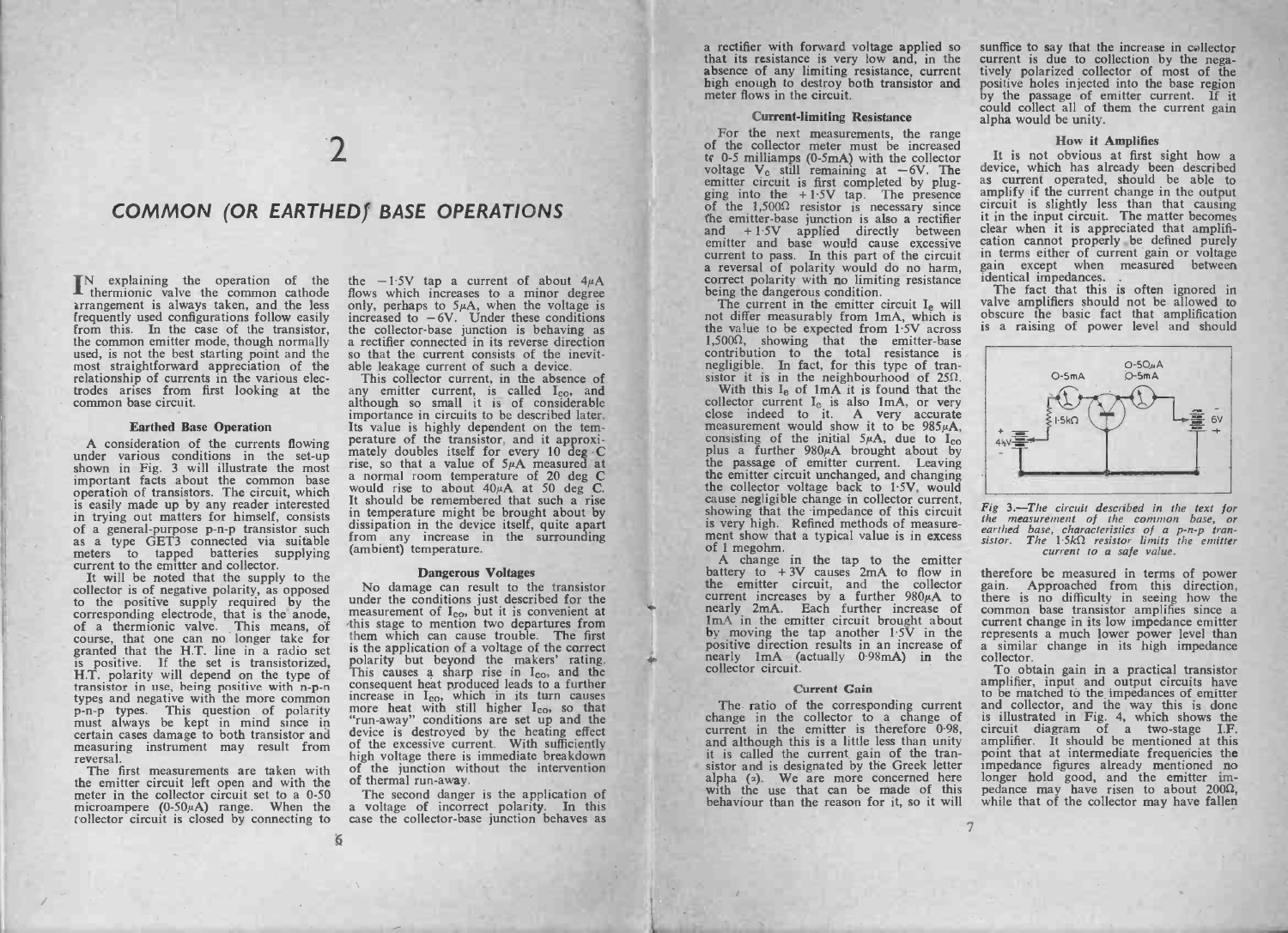to as little as  $30,000\Omega$ . The appropriate ratio of a transformer for matching pur-<br>poses is therefore given by taking the to as little as  $30,000\Omega$ . The appropriate<br>ratio of a transformer for matching pur-<br>poses is therefore given by taking the<br>square root of  $30,000$  divided by  $200$ ,<br>which is approximately 12:1. poses is therefore given by taking the<br>square root of  $30,000$  divided by 200,<br>which is approximately 12:1.<br>**Stage Gain**<br>T1 is an I.F. transformer with a step-

to as little as 30,000 $\Omega$ . The appropriate<br>ratio of a transformer for matching pur-<br>rosses is therefore given by taking the<br>square root of 30,000 divided by 200,<br>which is approximately 12:1.<br>**Stage Gain**<br>T1 is an I.F. tr down turns ratio of 12:1 whose primary winding L1 is tuned by C1 and fed from the F.C. stage. Its secondary winding L2 which is closely coupled to L1 is untuned and feds in the I.F. amplifying transitor. The function of t

There is, of course, no true amplification here because we have lost in voltage to the same extent as we have gained in current. However, this increased signal current in the and that induced in L2.<br>There is, of course, no true amplification<br>here because we have lost in voltage to the<br>same extent as we have gained in current.<br>However, this increased signal at almost the same current level (act mowever, this increased signal current in the emitter circuit of TR1 causes a signal at almost the same current level (actually  $\times$ 0.98) to flow in the collector and its external circuit consisting of L3, the primary win external circuit consisting of L3, the pri-<br>mary winding of T2. We therefore have a<br>circuits Li, C1 and L3, C3, and if we take<br>circuits Li, C1 and L3, C3, and if we take<br>their impedances as being equal this repre-<br>sents a

 $T_3$  is of suitable ratio to  $\hat{m}$  atch into the detector circuit.

Returning for a moment to the circuit in Fig. 3, and reversing the polarity of the battery feeding the emitter, we should find

to as little as 30,0000. The appropriate negligible current flowing in the emitterito of a transformer for matching pur-<br>error of 2000 and the change in collector current and the signal endomentation of the signal impleme

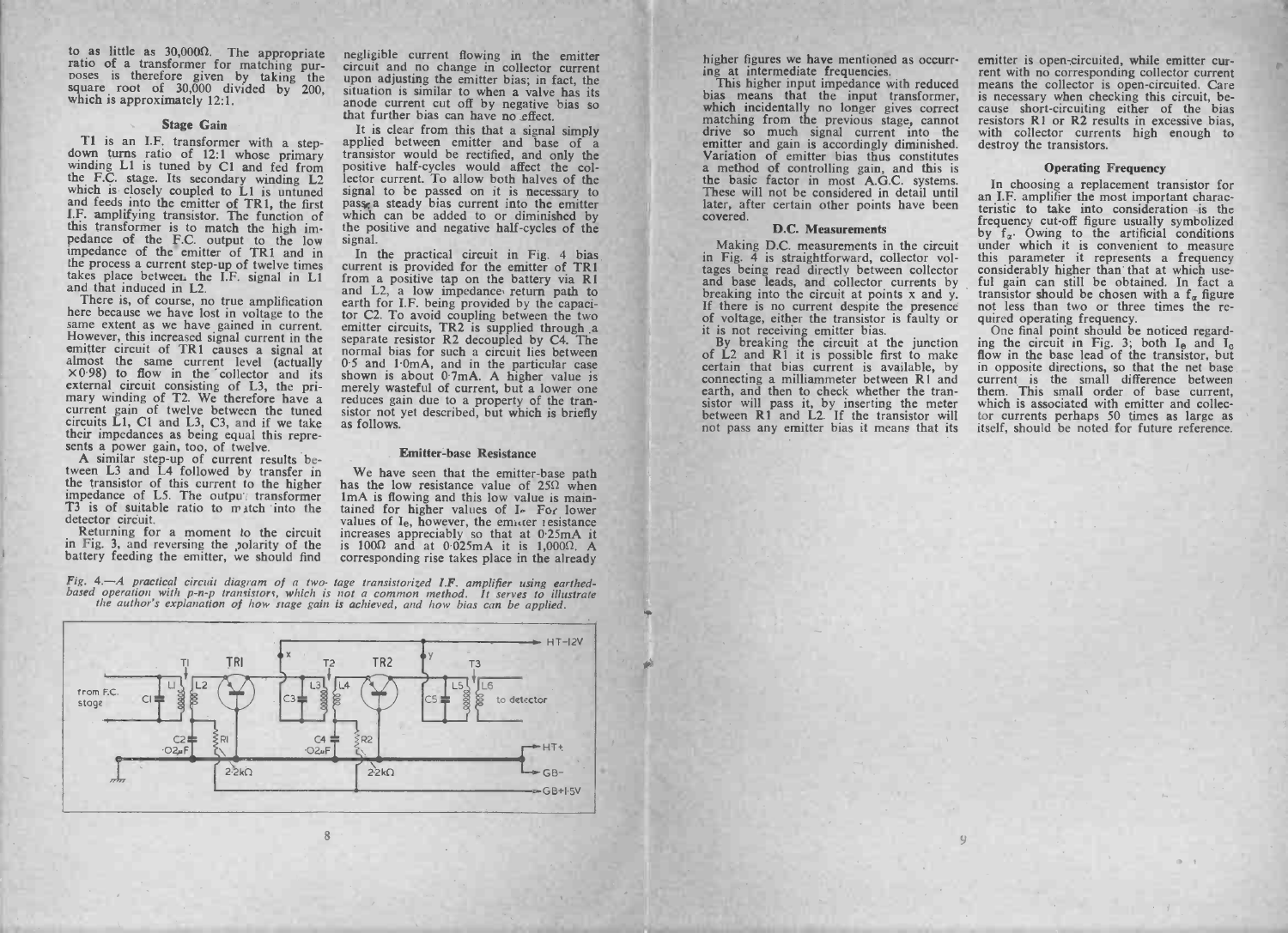# 3<br>
COMMON (OR EARTHED) EMITTER OPERATION

FROM a practical point of view, common emitter operation of transistors is most conveniently illustrated by examination of their behaviour in such a circuit as that **F** emitter operation of transistors is most conveniently illustrated by examination of their behaviour in Fig. 5. However, a more com-<br>plete understanding results if, in the first place, an approach is made from what has **FROWER CONSIDERED CONSIDERED** conveniently illustrated by examination of their behaviour in such a circuit as that shown in Fig. 5. However, a more complete understanding results if, in the first place, an approach is mad operation where currents were considered in<br>two separate branches, each supplied from<br>its own battery.<br>Current Relationships

the solution of the set of the term of the set of the matter of the mitter was determined almost solely by the voltage of the emitter battery and the value of the emitter battery and the value of the lector consisted of a

This can now be investigated by tabulating a set of values for these various currents<br>in a typical transistor which, to give easily<br>handled figures, will be taken as having<br> $I_{\text{oo}} = 5\mu A$  and  $a = 0.98$ . All currents are<br> in a stypical transistor these various currents<br>in a stypical transistor which, to give easily<br>handled figures, will be taken as having<br> $I_{\text{oo}} = 5\mu A$  and  $a = 0.98$ . All currents are<br>expressed in micro-amps, and the posi

This table shows that each change in base current of  $245\mu$ A, that is to say, 49 times as large. This leads to the idea that by using the base as control electrode, advantage might be taken of this current gain between b regard between base and collector circuits.<br>A further point to be noted is that at  $I_0 = 250\mu A$  the base current is zero so that<br>under these conditions the current may be<br>regarded as flowing into the emitter and out<br>of t **Series.** This leads naturally to the kind of the circuit shown in the circuit shown in Fig. 5, where there is only one battery connected between collector and one battery connected between collector and one battery conne

**ED)** ENVITTENT UPERATION<br>
1 emitter. In this circuit a definite current I<sub>b</sub><br>
in my be fed to the base via a high resistance<br>
in a science of H.T. regardwere  $\hat{b}_1 = 2\cos \omega$  could not<br>
sciencity, and the could be where

to vary I<sub>b</sub>, corresponding variations 49<sup>'</sup> times<br>as large must take place in I<sub>c</sub>.<br>This large ratio between current changes<br>in collector and base can in fact be shown<br>to be equal to  $\frac{a}{1-a}$  but it is of great

I his large ratio between current changes<br>in collector and base can in fact be shown<br>to be equal to  $\frac{a}{1-a}$  but it is of great<br>importance in the common emitter circuit<br>and is usually given a symbol in its own<br>right. Un step so that the reader must be proton the present to recognize any of symbols as signifying the same thing.<br>Transistor Characteris Table

| <b>Transistor Characteris Table</b> |                  |                              |                  |             |
|-------------------------------------|------------------|------------------------------|------------------|-------------|
|                                     | $-I_e \times 98$ | $I_{c0}$                     | Total I          |             |
| $\bf{0}$                            |                  |                              | $-5$             | $^{+5}_{0}$ |
| $+250$<br>$+500$                    | $-245$<br>$-490$ | $-5$<br>$-5$<br>$-5$<br>$-5$ | $-250$<br>$-495$ | $-5$        |
| $+750$                              | $-735$           |                              | $-740$           | $-10$       |
| $+1,000$                            | $-980$           | $-5$                         | $-985$           | $-15$       |

 $I_e$ =emitter current.<br> $I_e$ =collector curent.

 $I_6$ =collector curent.<br> $I_6$ =collector leakage current.<br> $I_6$ =base current.

 $I_b$ = base current.<br>All currents quoted in  $\mu$ A. Ambient temperature assumed to be 20-25 deg C.



A further alternative, and one that may <br>
Bearing in mind what has already been<br>
possibly superaced all the others is ho, the said about the effect of impedance levels<br>
the "effortion communication" and the same of the sa

becommissible it is difficult to make very small transformers capable of passing the current without saturation.<br>
Matching the Load<br>
The ratio of the output transformer T2<br>
depends on the nature of the load.<br>
Obviously, i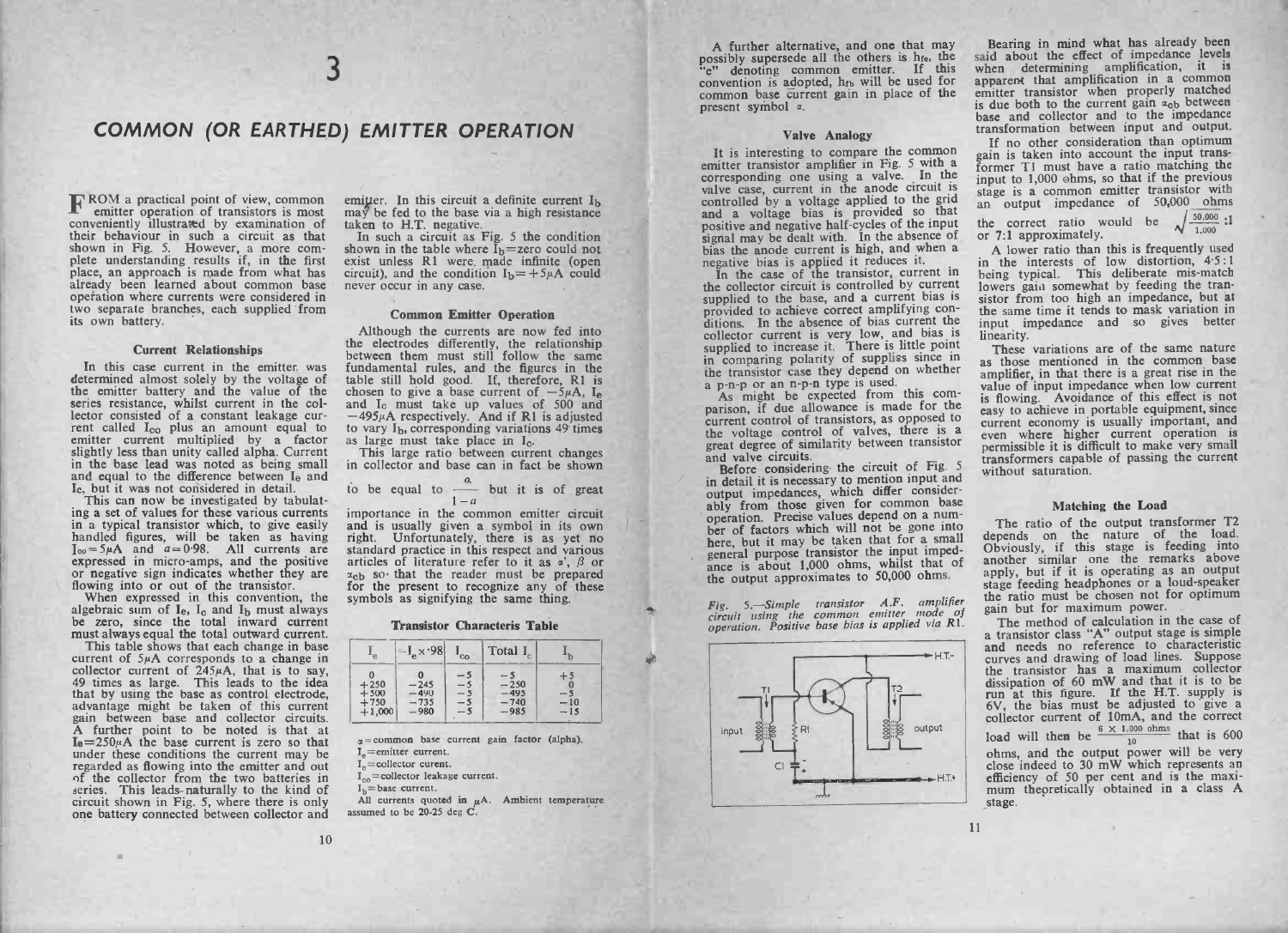Incidentally, the value of the bias resistor to give 10mA collector current would be  $30,000$  ohms approximately because the base current has to be about  $1/50$  of the collector current, which is 0.2mA, and this flows<br>when 6V is applied to 30,000 ohms.<br>The same output would be obtained with

a 12V H.T. supply by biasing the base through a 120,000 ohm resistor to give a collector current of 5mA, making the out- $\frac{1}{11}$ when 6V is applied to 30,000 ohms.<br>The same output would be obtained with<br>a 12V H.T. supply by biasing the base<br>through a 120,000 ohm resistor to give a<br>collector current of 5mA, making the out-<br>put load  $\frac{12 \times 1,000}{5}$ Effect of Temperature<br>
The biasing arrangement shown in Fig. 5<br>
Effect of Temperature<br>
The biasing arrangement shown in Fig. 5<br>
has a serious limitation in that it is only<br>
Satisfactory in equipment operating in a

**Effect of Temperature**<br>The biasing arrangement shown in Fig. 5<br>has a serious limitation in that it is only<br>satisfactory in equipment operating in a<br>very small range of temperatures, and a more complicated circuit is nearly always<br>needed. The trouble is due to the increase<br>of  $I_{\text{co}}$  with temperature, which has been mentioned as doubling for every rise of 10 degrees C.<br>In the common emitter arrangement of

of  $I_{CO}$  with temperature, which has been<br>mentioned as doubling for every rise of<br>10 degrees C.<br>In the common emitter arrangement of<br>Fig. 5 this current augments the intentional<br>bias current and alters the working point 15 $\mu$ A base current as shown in the table.<br>If the temperature rises to 40 degrees C, Ico<br>ties from 5 $\mu$ A to 20 $\mu$ A, making the total<br>current to become nearly 1.75mA.<br>The increase will not stop here, because<br>the higher

The increase will not stop here, because<br>the higher collector current means higher<br>dissipation, which raises the temperature of<br>the transistor still more so that a further<br>rise in current occurs. In some conditions<br>this ef The increase will not stop here, because<br>the higher collector current means higher<br>dissipation, which raises the temperature of<br>the transistor still more so that a further<br>this effect can become cumulative and the<br>transist Fig. 6. - Common emitter A.F. amplifier and the settler transistor will "run away" and destroy itself. Of the several methods of combating  $Fig. 6$ . - Common emitter A.F. amplifier using  $F$ ias is derived from R1, R2 and em



this effect and achieving bias stability, the<br>
one shown in Fig. 6 is the most usual voluge diver RI, R2 is the most usual<br>
voluge diver and Fig. 16 is the most usual when the H.T. supply, and R3 is inserted across<br>
the H

### LOW FREQUENCY TRANSISTOR AMPLIFIER CIRCUITS

ا<br>4

IN the last chapter a detailed examina-<br>
inco of the current relationships in the<br>
three electrodes led to a simplified way<br>
of looking at transistor operation in the<br>
common emitter connection. In this, two IN the last chapter a detailed examina-<br>tion of the current relationships in the<br>three electrodes led to a simplified way<br>of looking at transistor operation in the<br>common emitter connection. In this, two<br>currents only wer collector and emitter, and changes in the first current were shown to cause larger changes in the second, the ratio between them being the current gain  $x_0$ . In analysing practical circuits it is convenient to continue t

them being the current gain  $\alpha_{\rm cb}$ .<br>In analysing practical circuits it is convenient to continue treating the operation<br>in these terms which, amongst other advan-<br>tages, make for easy comparison with them being the current gain  $\alpha_{\text{cb}}$ .<br>In analysing practical circuits it is convenient to continue treating the operation<br>in these terms which, amongst other advan-<br>tages, make for easy comparison with<br>corresponding val venient to continue treating the operation<br>in these terms which, amongst other advan-<br>tages, make for easy comparison with<br>examining D.C. bias conditions is it neces-<br>sary to give consideration to separate<br>emitter and coll tages, make for easy comparison with<br>corresponding D.C. bias conditions is it neces-<br>sary to give consideration to separate<br>emitter and collector currents, and here no<br>appreciable error is introduced by regarding<br>the emitt sary to give consideration to separate emitter and collector currents, and here no appreciable error is introduced by regarding the emitter current as of the same magnitude as the collector current.<br>In this context, it is

to mention again the important fact that<br>under the conditions of use met with in<br>A.F. amplifiers and radio receivers the Figure as the collector current.<br>In this context, it is perhaps appropriate<br>to mention again the important fact that<br>under the conditions of use met with in<br>A.F. amplifiers and radio receivers the<br>potential difference betw pliners and radio reces<br>difference between l<br>small and rarely exceed<br>**Practical A.F. Amplifiers** 

A.F. ampliners and radio receivers the<br>potential difference between base and<br>emitter is small and rarely exceeds 200mV.<br>**Practical A.F. Amplifiers**<br>With these reminders, we can proceed to<br>an examination of the circuit in F amplifiers and the A.F. portions of the features likely to<br>be encountered in the products of indi-<br>vidual manufacturers in their gramophone<br>amplifiers and the A.F. portions of their<br>portable radios.<br>The circuit shows an am

amplifiers and the A.F. portions of their<br>portable radios.<br>The circuit shows an amplifier in which<br>the first stage is R.C.-coupled to a second<br>stage driving takes of the driver transistor. The use<br>feed-back is taken from t

**STOR AMPLIFIER CIRCUITS**<br> **STOR AMPLIFIER CIRCUITS**<br>
of p-n-p transistors operating from a 6V<br>
regative H.T. line is typical.<br>
The first stage is biased in the manner described in Chapter 3 so as to be reason-<br>
ably inde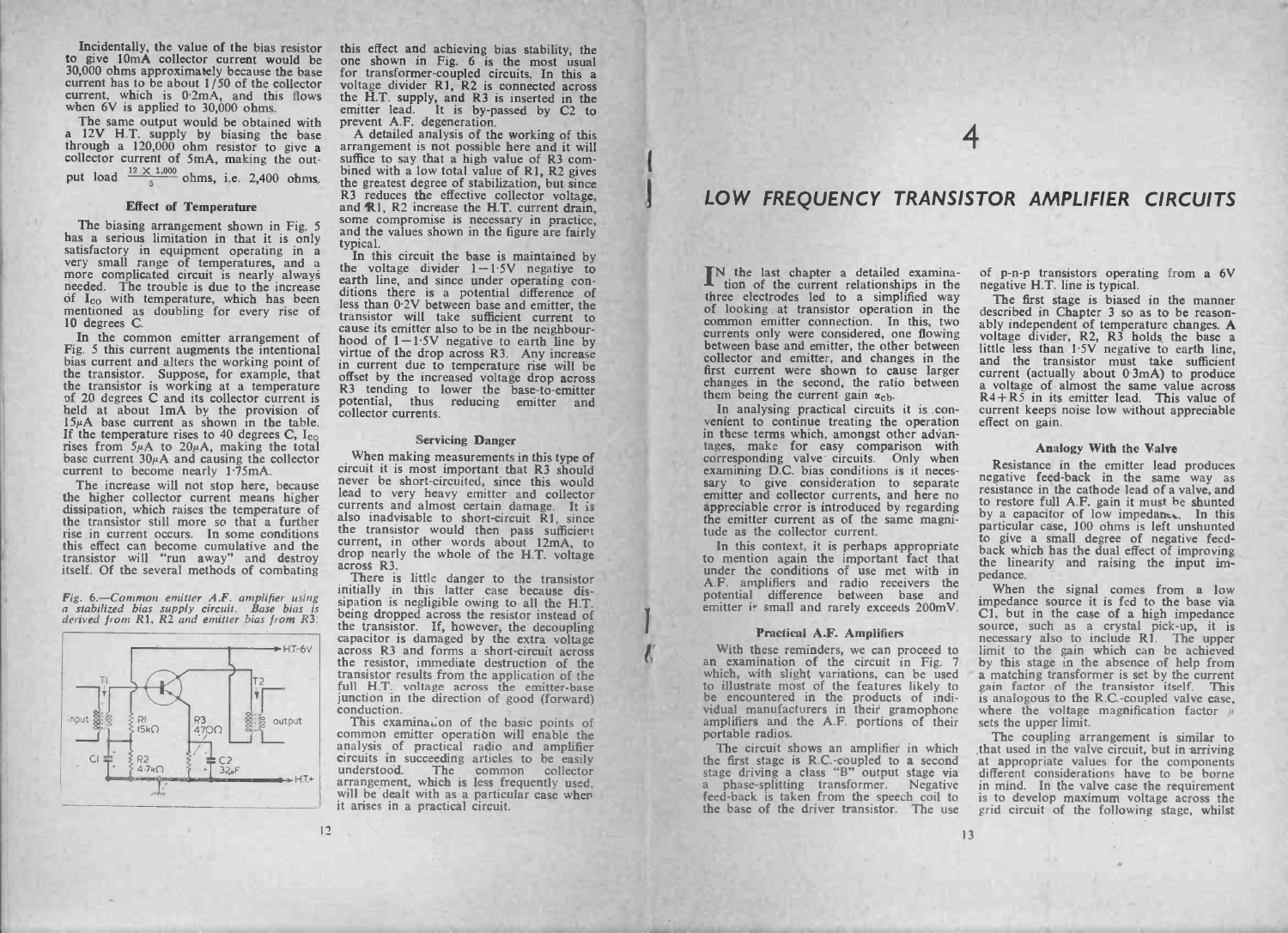in the transistor case it is to drive maximum<br>in the transistor case it is to drive maximum in the transistor case it is to drive maximum<br>current into the base circuit of the following in the transistor case it is to drive maximum<br>current into the base circuit of the following<br>stage.<br>With a valve, this leads to a load im-

in the transistor case it is to drive maximum<br>current into the base circuit of the following<br>stage.<br>With a valve, this leads to a load im-<br>pedance that is high in comparison with<br>the internal impedance of the valve, and<br>th this load is provided mainly by the anode feed resistance shunted to as small a degree as possible by the succeeding grid leak. the internal impedance of the valve, and<br>this load is provided mainly by the anode<br>feed resistance shunted to as small a degree<br>as possible by the succeeding grid leak.<br>Matching the Load

With the transistor, a low load impedance relative to its internal impedance is required, and this is provided mainly by the input impedance of the following stage, shunted With the transistor, a low load impedance<br>relative to its internal impedance is required,<br>and this is provided mainly by the input<br>impedance of the following stage, shunted<br>to as small a degree as possible by the<br>resistanc and this is provided mainly by the input<br>impedance of the following stage, shunted<br>to as small a degree as possible by the<br>resistance feeding the collector and by the<br>Thus R6 needs to be high in comparison<br>with the input i

Thus R6 needs to be high in comparison<br>with the input impedance of TR2, but not<br>with the ouptit inpedance of TR1. The<br>value of the coupling capacitor in the valve-<br>investing is evaluated on the bian that of the<br>impedance a walue of the coupling capacitor in the valve<br>circuit is evaluated on the basis that its<br>impedance at the lowest required frequency<br>should be much lower than that of the<br>succeeding grid leak. In the transistor case<br>the impe stage. The unusual connection of the transistor case<br>the impedance of C3 must be low compared<br>with the output impedance of the preceding<br>stage.<br>The unusual connection of the volume<br>control VR1 is adopted to avoid altering<br>

Fig. 7.-Several features that have been described will be recognized in this diagram, which shows that for small signals conditions for TR2. As the slider This necessitates the provision of bias, moves towards the earth li

In the transistor case it is to drive maximum proportion of the signal current goes are the total in the base circuit of the following stage it to carb the signal current goes are the internal inpedance that is high in co





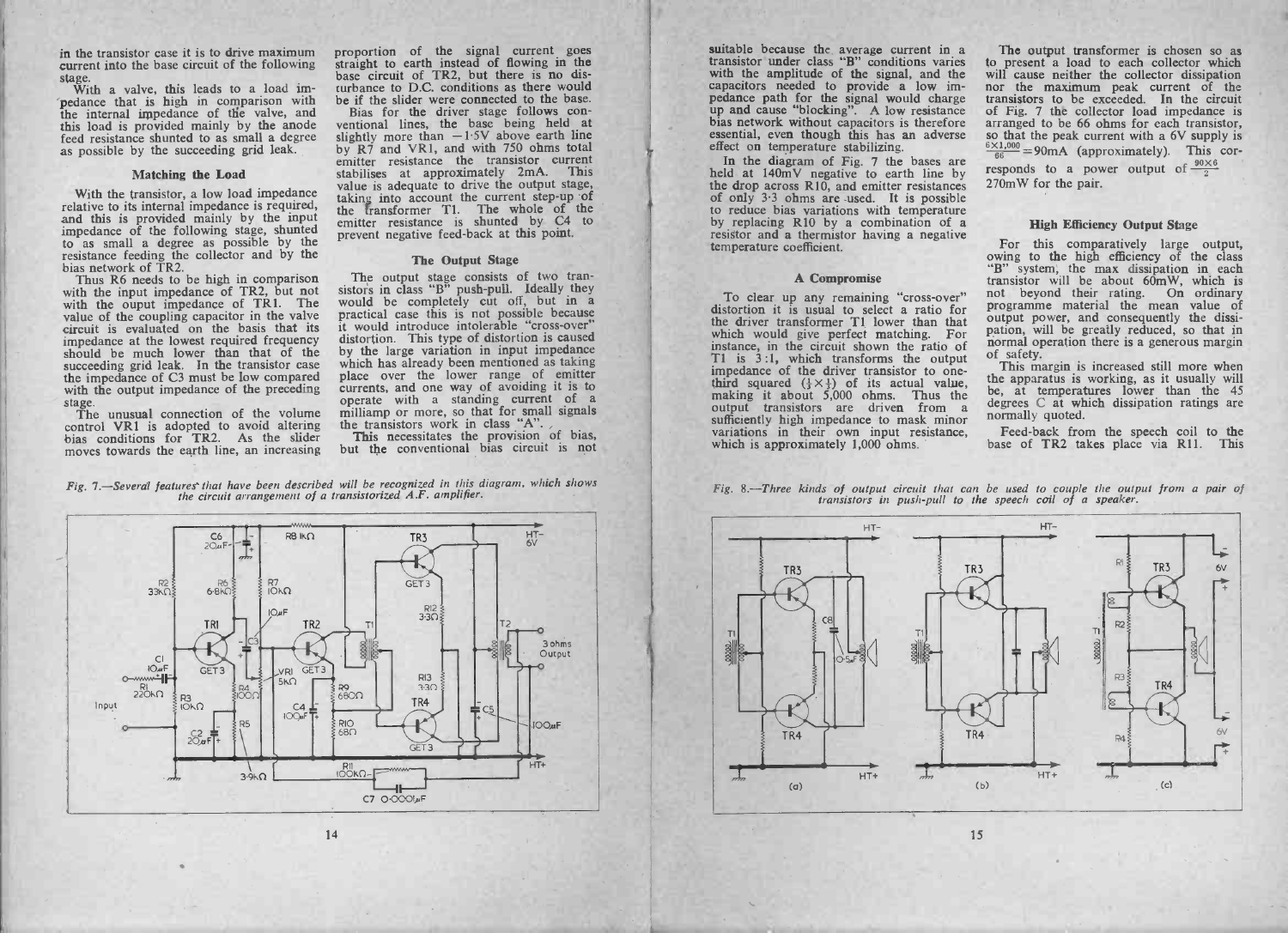reduces distortion and at the same time lowers the output impedance of the reduces distortion and at the same time<br>dowers the output impedance of the<br>amplifier. The capacitor C7 introduces a<br>measure of phase correction and prevents<br>positive feed-back with possible oscillation difference of the multipleration of phase correction and prevents are<br>measure of phase correction and prevents<br>positive feed-back with possible oscillation<br>at higher frequencies. Since with a class<br>"B" output stage, the cu amplifier. The capacitor C7 introduces a<br>measure of phase correction and prevents<br>positive feed-back with possible oscillation<br>at higher frequencies. Since with a class<br>"B" output stage, the current from the<br>battery varies and the decoupling combination  $R8$ ,  $C6$ , which feeds all supplies to the first stage and the bias current to the second stage.<br>Output Circuits

which feeds all supplies to the first stage<br>and the bias current to the second stage.<br>Output Circuits<br>Several methods are possible for coupling<br>to the speaker, and output arrangements<br>transformer is omitted and the two hal Several methods are possible for coupling<br>to the speaker, and output arrangements<br>are shown in Fig. 8. At (a) the output<br>transformer is omitted and the two halves<br>of a centre-tapped speech coil constitute<br>the collector loa to the speaker, and output arrangements<br>are shown in Fig. 8. At (a) the output<br>transformer is omited and the two halves<br>before a centr-tapped speech coil constitute<br>the collector loads. The design of such a<br>loudspeaker doe difficulty because the impedance required is low.<br>A disadvantage of this arrangement is the difficulty of applying negative feed-back, but it simplifies the circuit and aveve a major component. The capacitor C8 is necessar to limit the rise in high note response which<br>occurs when a loudspeaker is fed from a<br>high impedance source. It simplimes the circuit and saves a major<br>to limit the rise in high note response which<br>occurs when a loudspeaker is fed from a<br>high impedance source.<br>In Fig. 8(b) centre-tapped speech coil<br>is again employed, but in this

In Fig. 8(b) centre-tapped speech coil<br>is again employed, but in this case the<br>transistors are used in common collector<br>connection, with the load in the emitter transistors are used in common collector connection, with the load in the emitter<br>leads. This circuit has inherent feed-back, In Fig. 8(b) centre-tapped speech collisted arrangement by edd in the mit case the connection, with the load in the emitter leads. This circuit has inherent feed-back, which gives it an advantage over the farrangement in F leads. This circuit has inherent feed-back, which gives it an advantage over the arrangement in Fig. 8(a), but the stage gain is smaller and the feed-back does nothing to reduce distortion in the driver stage which has to

In Fig. 8(c) series connection of the transitions across the H.T. supply and a centre to be employed without either output transition former or tapped with the other of the series no difficulty in taking negative stages,

### A COMPLETE TRANSISTOR RECEIVER

ا<br>5

**PRACTICALLY** all the essential features of transistor radio circuitry may be **PRACTICALLY** all the essential features<br>of transistor radio circuitry may be<br>explained by the thorough examination of<br>one single receiver and a consideration of **PRACTICALLY** all the essential features<br>explained by the thorough examination of<br>consisted for the set selected for this<br>one single receiver and a consideration of<br>possible variants. The set selected for this one single receiver and a consideration of possible variants. The set selected for this purpose is the first commercially available transistorized pocket radio in the world, and since a few of these sets have found their purpose is the American "Regency" receiver<br>which was the first commercially available<br>transistorized pocket radio in the world, and<br>since a few of these sets have found their<br>tion may be of direct use to service<br>engineers engineers who may be asked to deal with<br>faults that develop in them.<br>A Commercial Receiver In may be of direct use to service<br>gineers who may be asked to deal with<br>list that develop in them.<br>**A Commercial Receiver**<br>The circuit is shown in Fig. 9 and it

The circuit is shown in Fig. 9 and it employs four transistors. The first is a self-oscillating frequency-changer, the 'second and the and the fourth is a common-emitter class "A" outenceptible frequency-changer, the assettance<br>oscillating frequency-changer, the second<br>and third are I.F. amplifiers and the<br>fourth is a common-emitter class "A" out-<br>put stage. Detection and A.G.C. are pro-<br>vided by a cry transistors for our illustration will serve to<br>remind readers of the existence of the alter-<br>native type, and it underlines the fact that **PAACTICALLY** all the essential features of this voltage drop the effective H.T. volt-<br>
and tensied receive that a constrained of maximum ordput is  $\frac{2\pi}{3}$  and  $\frac{1}{2}$  and  $\frac{1}{2}$  and  $\frac{1}{2}$  and  $\frac{1}{2}$  and

transistors for our interaction will serve to<br>remind readers of the existence of the alter-<br>native type, and it underlines the fact that,<br>apart from polarities, circuits are identical<br>in the two cases.<br>The A.F. signal is f The A.F. signal is fed via C14 to the base<br>of the output transistor TR4, and the output<br>signal is taken from the collector through<br>the matching transformer T4 to the loud<br>speaker. Biasing arrangements are conven-<br>ing the v the matching transformer T4 to the loud<br>speaker. Biasing arrangements are conven-<br>tional, the voltage divider R12, R13 supply-<br>ing the base, and R14 producing the neces-<br>sary D.C. feed-back to give stability against<br>C15 to The collector current for the emitted by against temperature changes. R14 is shunted by C15 to prevent reduction of gain due to A.F. feed-back.<br>A.F. feed-back to give stability against temperature changes. R14 is shunted t

The collector current for this stage is<br>about  $2.5mA$ , so that the emitter is<br>about  $2.5V$  positive to earth line, and it will<br>be noticed that this voltage is used to feed ..,\_,.v. be noticed that this voltage is used to feed the base of a previous stage, with conse- quent saving of two resistors. As a result

of this voltage drop the effective H.T. voltage on TR4 is 20V, so that the load for maximum output is  $\frac{20 \times 1.000}{2.5} = 8,000$  ohms, of this voltage drop the effective H.T. voltage on TR4 is 20V, so that the load for maximum output is  $\frac{20 \times 1.000}{2.5} = 8,000$  ohms, derived as explained previously on page 11 in Chapter 3, when discussing class "A" st age on  $1 \text{ K4}$  is  $20 \text{ V}$ , so that the toad for<br>maximum output is  $\frac{20 \times 1,000}{2.5} = 8,000$  ohms,<br>derived as explained previously on page 11<br>in Chapter 3, when discussing class "A"<br>stages. This high value of load en The secondary of the I.F. transformer T3<br>feed-back through the resistance of the H.T.<br>transformer T3 feeds the signal to the crystal diode detector<br>D16.<br>The secondary of the L.F. transformer T3<br>feeds the signal to the crys

feeds the signal to the crystal diode detector<br>D1, whose load consists of the volume<br>control VR3. The A.F. modulation is<br>developed across VR3, while the I.F. com-<br>ponent is shunted to earth via C13. The parallel path for some of the rectified cur-<br>rent through R11 will be considered later<br>when examining the A.G.C. arrangements,<br>but in the meantime it should be noted that<br>a slight positive bias is provided from the ponent is shunted to earth via C13. The<br>parallel path for some of the rectified cur-<br>rent through R11 will be considered later-<br>when examining the A.G.C. arrangements,<br>but in the meantime it should be noted that<br>H.T. posit signals.t positive bias is provided for<br>ositive line via R11 and R<br>es the sensitivity of the diode<br>Low Intermediate Frequency improves the sensitivity of the diode to weak<br>signals.<br>Low Intermediate Frequency<br>TR3 functions as a common emitter

signals.<br>
Low Intermediate Frequency<br>
TR3 functions as a common emitter<br>
amplifier at an I.F. of 262Kc/s, the input<br>
and output transformers having tuned Low Intermediate Frequency<br>
TR3 functions as a common emitter<br>
amplifier at an I.F. of 262Kc/s, the input<br>
and output transformers having tuned<br>
untuned secondaries with a step-down turns<br>
ratio. H.T. to the collector is o and output transformers and cutput transformers having tuned<br>primary windings and closely coupled<br>untuned secondaries with a step-down turns<br>ratio. H.T. to the collector is obtained via<br>RIO, and C11 provides decoupling to untuned secondaries with a step-down turns<br>
ratio. H.T. to the collector is obtained via<br>
R10, and C11 provides decoupling to the<br>
emitter.<br>
As already mentioned, base bias to this<br>
stage is derived from the emitter resist

emitter. As already mentioned, base bias to this stage is derived from the emitter resistance of TR4 instead of from the more usual voltage divide, so the base so the correct to earth line, so that to establish its emitter potential, TR3 passes a little less than  $1 \text{ mA}$  through its 2.7k $\Omega$  emitter resistance R8. The earthy end of the secondary of T2 is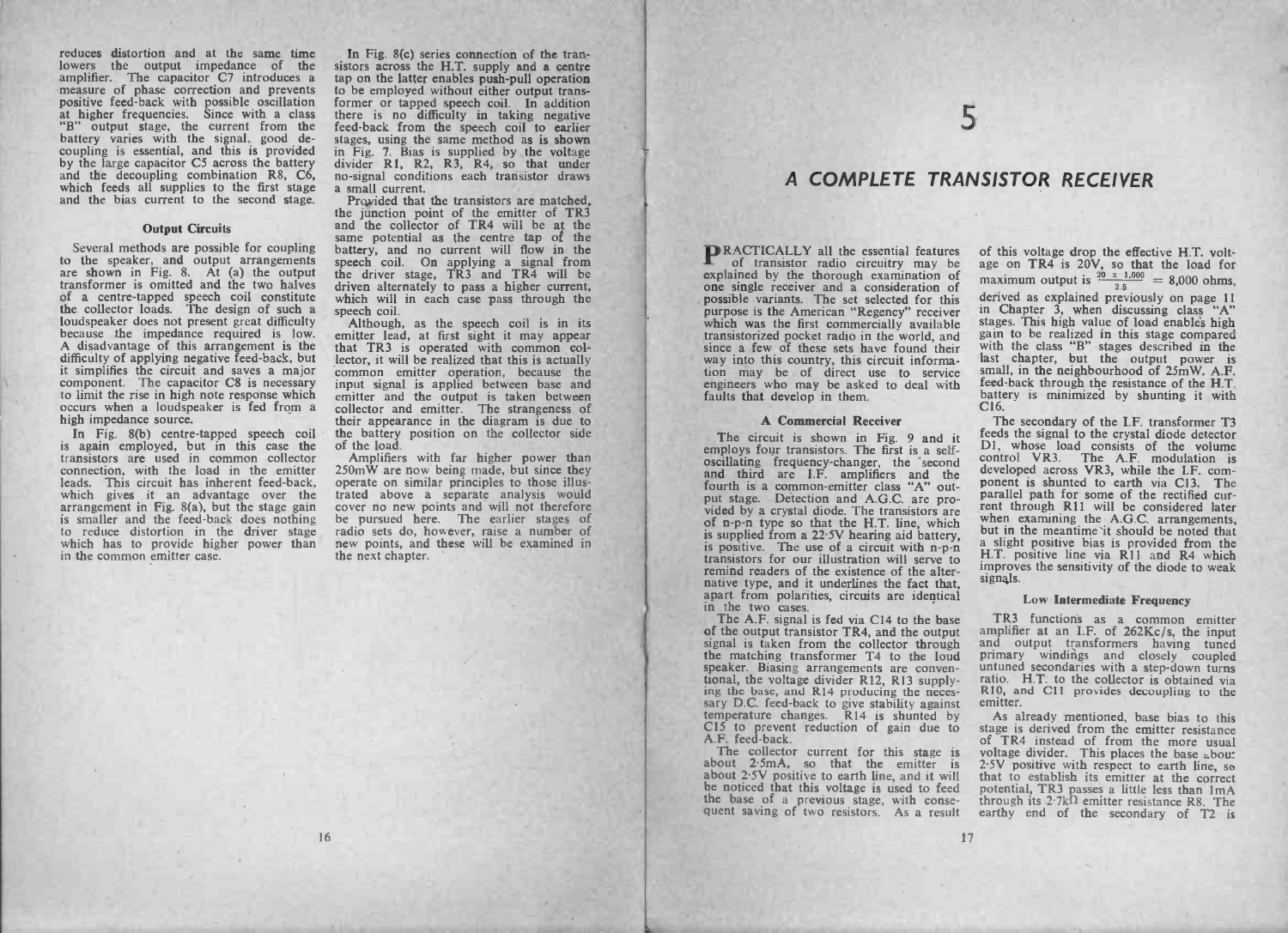provided with a low-impedance I.F. path to emitter by C10. ith a low-impedance I<br>C10.<br>Neutralized Amplifiers

Final point to consider in this stage<br>
is the neutralizing carried out by C9 and<br>
R9. This technique used to be common in valve receivers when triodes were used for R.F. purposes, and it is still current practice in some special receiving circuits and in transmitters. It is made necessary by the coupling existing between input and output R.F. purposes, and it is still current practice<br>in some special receiving circuits and in<br>transmitters. It is made necessary by the<br>coupling existing between input and output<br>circuits due to internal grid anode<br>capacitance

in some special receiving circuits and in<br>transmitters. It is made necessary by the<br>coupling existing between input and output<br>circuits due to internal grid-anode<br>capacitance.<br>Transistors have somewhat more complex<br>interna the and a single capacitance, and in this particular case capacitance in<br>series are used. In most cases, however, it<br>is sufficient to take account of collector-base<br>capacitance only, and neutralizing is then<br>accomplished b

circuit.<br>
The base of the transistor and the secondary<br>
of the transformer, which is in its collector<br>
circuit.<br>
The value required is the capacitance of<br>
the collector-base multiplied by the ratio of<br>
the transformer, and

provided with a low-impedance I.F. path to when supplying replacement transistors to contributed Maplifiers supplying incorrect neutralizing cancels in the state of the electrical particle of the matter of the matter of t

varies between fairly wide limits, it is cus-<br>the bias to the base of TR2 to be reduced<br>tomary for the makers of the "Regency" set when a signal is rectified by D1. This can<br>ratio receiver to be marketed. It employs n-p-n mploys *n*-p-*n* transistors, as indicate<br>and consequently the high-potenti<br>*n*-p transistors, but all the polarity<br> $C_7$  R7 560 $\Omega$  C9 R9 560C



to the regarded cither as being due to negative it is the base, contributed on the base of the state of the state of the base of the base of the state of the state of the base of the state of the state of the state of the

into the tuned primary of T1, whose<br>secondary feeds the base of the first LF.<br>amplifier TR2.<br>amplifier TC2<br>amplifier to this consist of such things are assessed to the first LF.<br>all self-oscillating frequency-changer cir-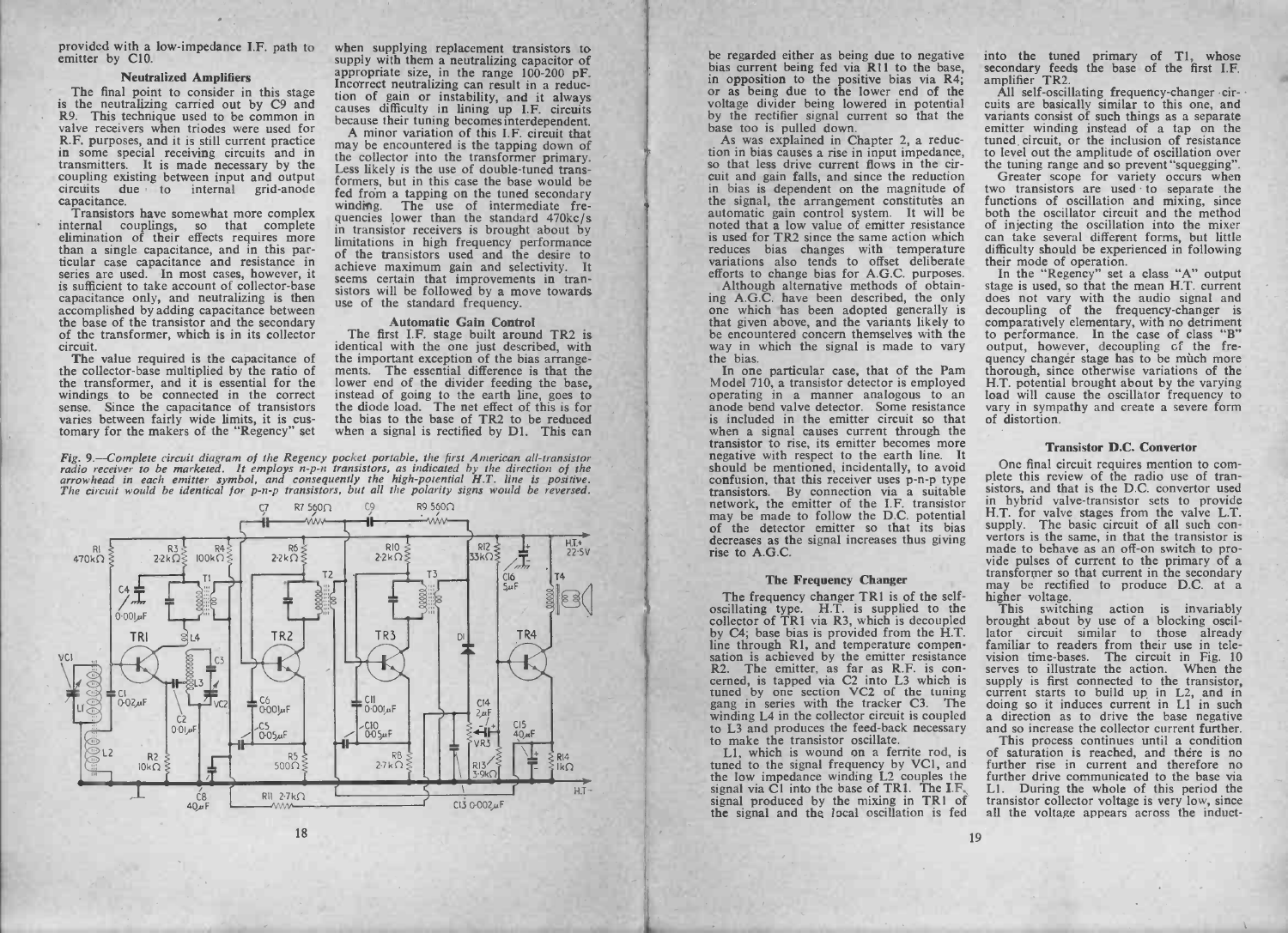

Fig. 10.—Basic circuit of a transistor D.C.<br>
convertor. Driven from a 1.5V battery, an<br>
output of 20.30V can be obtained. With<br>
higher driving voltages, there is no difficulty<br>
in obtaining 90V H.T. for all-dry valves.

Figure driving voltages, there is no difficulty<br>in obtaining  $90V$  H.T. for all-dry valves.<br>ance L2 and there is little power loss in the<br>transistor. As soon as base drive ceases,<br>the current through L2 begins to decrease

positive, thus decreasing collector current<br>still more and driving the base more posi-<br>tive, so that the transistor is ust off. The capitol<br>determined mainly by the time-constant of<br>deraind family by the time-constant of<br>a

## GENERAL SERVICING NOTES

 $\frac{1}{6}$ 

THE basic similarity between valve and transistor circuits has been demonstrated THE basic similarity between valve and<br>transistor circuits has been demonstrated<br>in previous chapters and it is therefore not THE basic similarity between valve and<br>transistor circuits has been demonstrated<br>in previous chapters and it is therefore not<br>surprising to find that fault finding and<br>servicing routines for transistor equipment **THE** basic similarity between valve and transistor circuits has been demonstrated surprising to find that fault finaling and follow the same general lines as those already familiar for valve equipment. In view of this fac **L** transistor circuits has been demonstrated<br>in previous chapters and it is therefore not<br>servicing routines for transistor equipment<br>follow the same general lines as those<br>already familiar for valve equipment. In<br>view o

denticate of points where they differ from<br>standard practice or where special pre-<br>cautions are desirable to avoid possible<br>damage.<br>As in the case of valve-operated equip-<br>ment, fault finding methods may be varied<br>accordin damage.<br>Successfully more elaborate than a good multi finding more than a good multi a good multi a good multi-range meter. Having ensured than a good multi-range meter. Having ensured that the H.T. supply voltage is corre than a good multi-range meter. Having<br>ensured that the H.T. supply voltage is<br>correct, operation of the equipment is then<br>checked by a stage-by-stage measurement of<br>currents and voltages. correct, operation of the equipment is then<br>checked by a stage-by-stage measurement of<br>currents and voltages.<br>Taking Measurements

The direct measurements<br>The direct measurements<br>The direct measurement of current usually<br>particularly inconvenient in the case of<br>the printed wiring likely to be used in<br>much transistorized equipment, so wherever The direct measurement of current usually<br>means breaking into the circuit, which is<br>particularly inconvenient in the case of<br>the printed wiring likely to be used in<br>much transistorized equipment, so wherever<br>possible curre voltage readings across resistors in the circuit. the printed wiring likely to be used in<br>much transistorized equipment, so wherever<br>possible currents should be deduced from<br>voltage readings across resistors in the<br>circuit.<br>For instance, there is nearly always a<br>resistor

possible currents should be deduced from<br>voltage readings across resistors in the<br>circuit.<br>For instance, there is nearly always a<br>resistor in the emitter circuit as part of the<br>bias stabilizing arrangements, and the voltage across the emitter current to be calculated. This voltage across the emitter current to be calculated. This voltage is unlikely to be more than a volt or so, and resistor in the emitter circuit as part of the<br>bias stabilizing arrangements, and the<br>voltage across this enables the emitter<br>current to be calculated. This voltage is<br>unlikely to be more than a volt or so, and<br>the meter u For instance, there is nearly always a<br>resistor in the emitter circuit as part of the<br>bias stabilizing arrangements, and the<br>current to be calculated. This voltage is<br>unlikely to be more than a volt or so, and<br>to avoid up necessitate use of the meter used should<br>internal resistance of the meter used should<br>be at least 10,0000 per volt. In class B<br>output stages, emitter resistances are either<br>not used or are of such low value as to<br>necessita internal resistance of the meter used should<br>be at least 10,000 $\Omega$  per volt. In class B<br>not used or are of such low value as to<br>necessitate use of a milli-voltmeter, and in<br>this case current measurement may be the necessitate use of a milli-voltmeter, and in<br>this case current measurement may be the<br>only practicable method.<br>Although more mechanically robust than

a valve, a transistor is more easily damaged<br>by electrical overload, and in carrying out<br>bese tests it is most important to avoid<br>accidental short-circuits with the meter<br>probes or clips.<br>**Payer and incredict and in the m**